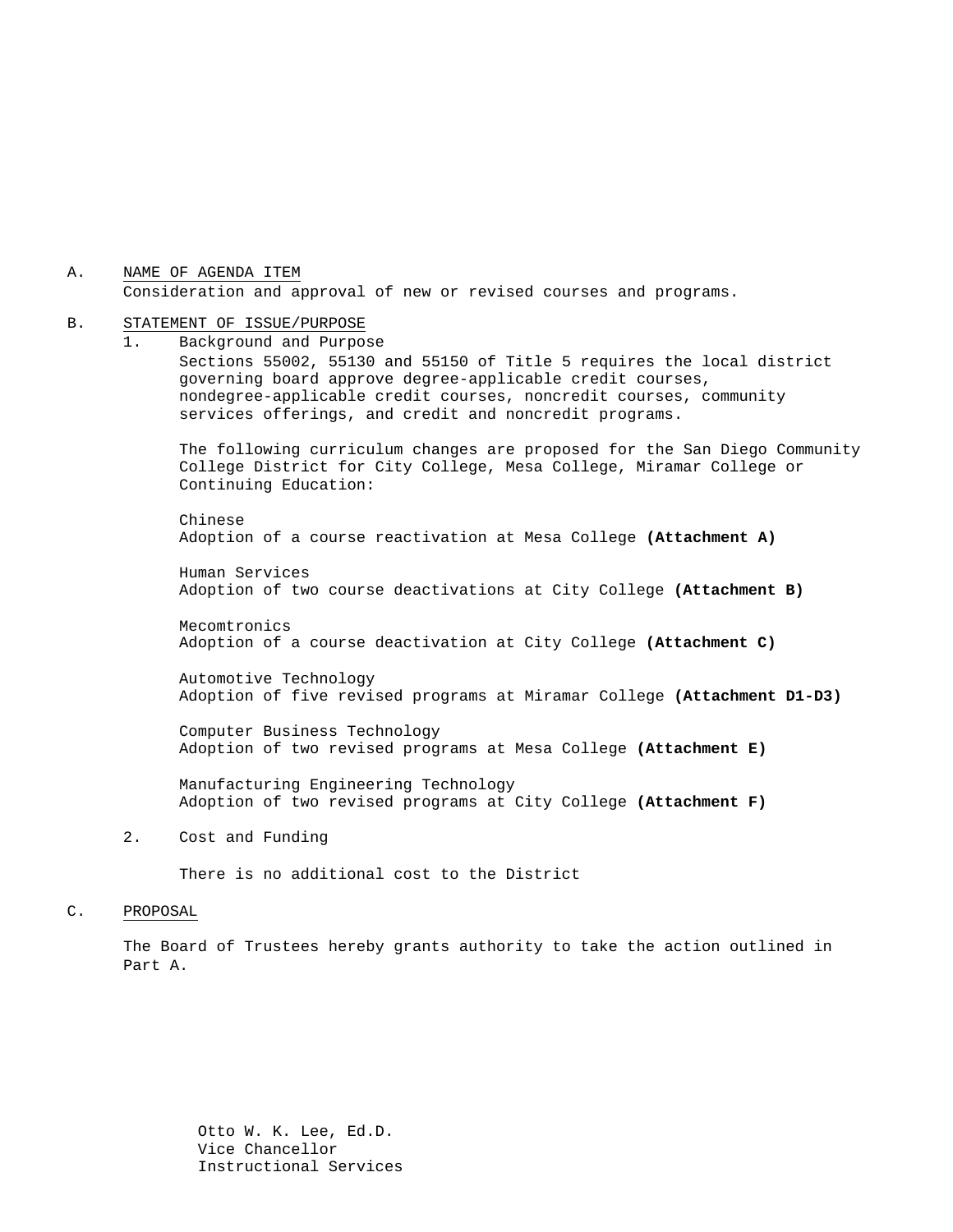Adoption of a course reactivation at Mesa College.

Proposed course reactivation (not active at any college) at Mesa College:

#### **210 Conversation and Composition in Chinese I**

#### **48 - 54 hours lecture, 3 units Letter Grade or Pass/No Pass Option**

*Prerequisite:* Chinese 102 with a grade of "C" or better, or equivalent.

This is an interactive course in Chinese conversation and composition at the intermediate level. In this course, students are encouraged to express themselves creatively both orally and in writing as they explore a variety of topics in Chinese. This course is intended for students who have completed the first two courses in the Chinese language sequence. (FT) Associate Degree Credit & transfer to CSU and/or private colleges and universities.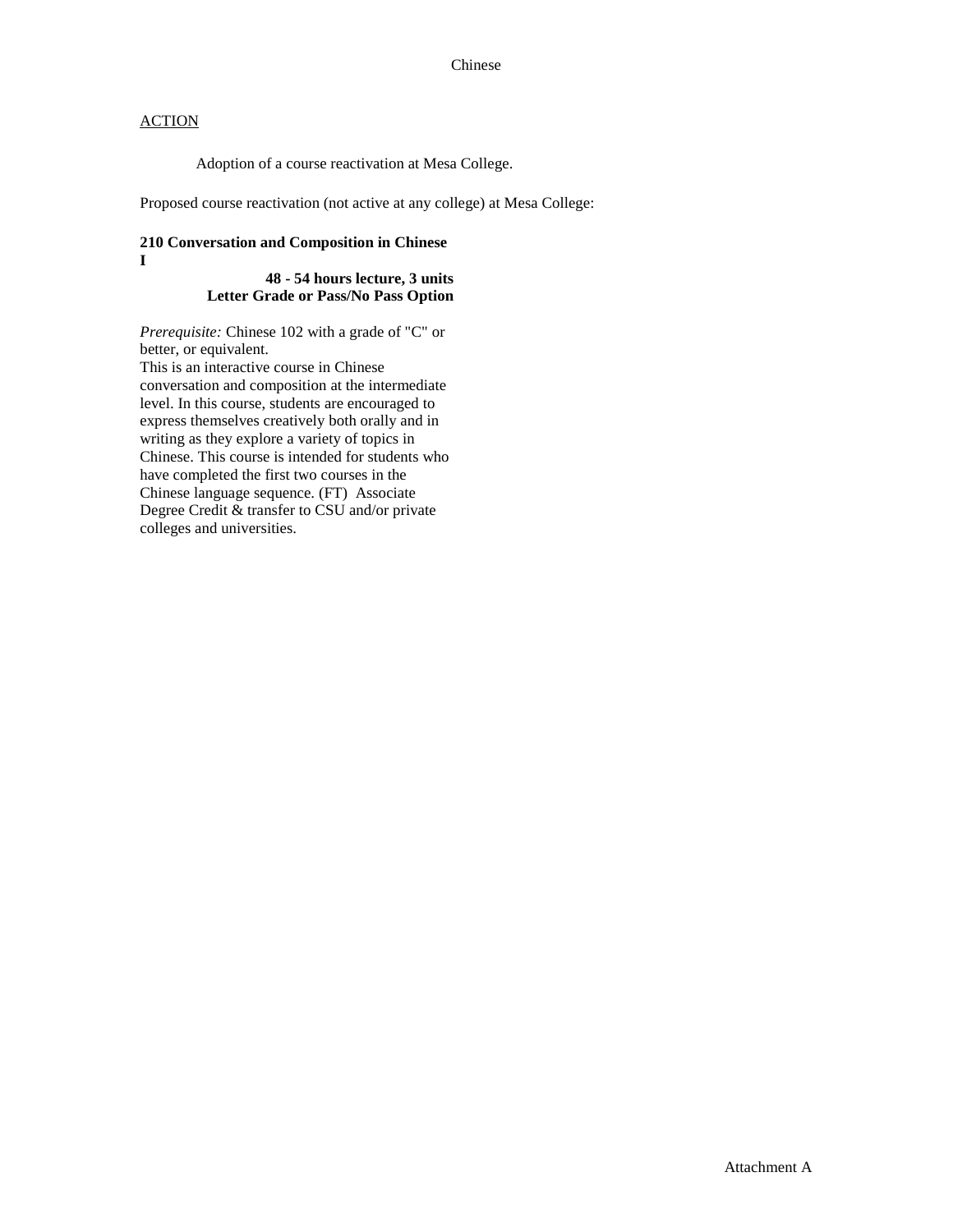Adoption of a course deactivation at City College.

Proposed course deactivations at City College (no longer active at any College):

#### **113 Capstone for Community Health Workers 48 - 54 hours lecture, 3 units Grade Only**

*Prerequisite:* Human Services 103 with a grade of "C" or better, or equivalent.

This course provides students in the Community Health Work (CHW) Certificate Program the opportunity to discuss and analyze their experiences while performing their roles and responsibilities as community health workers (CHWs) in the field. Emphasis is placed on helping students apply knowledge gained through the Certificate Program to improve performance, especially in the areas of healthy lifestyles, preventive care, community development, team participation, and health behavior modification. This course is designed and required for students completing the CHW Certificate Program. (FT) Associate Degree Credit & transfer to CSU and/or private colleges and universities.

#### **116 Capstone for Youth Development Workers 48 - 54 hours lecture, 3 units Grade Only**

*Prerequisite:* Human Services 106 with a grade of "C" or better, or equivalent.

This course provides students completing the Youth Development Work (YDW) Certificate Program the opportunity to integrate course material and practical field experience in a seminar setting using a case-study format. Emphasis is placed on assessing community assets, resource acquisition, and the application of youth development models to actual program and individual cases. This course is designed for students pursuing the Youth Development Work Certificate Program. (FT) Associate Degree Credit & transfer to CSU and/or private colleges and universities.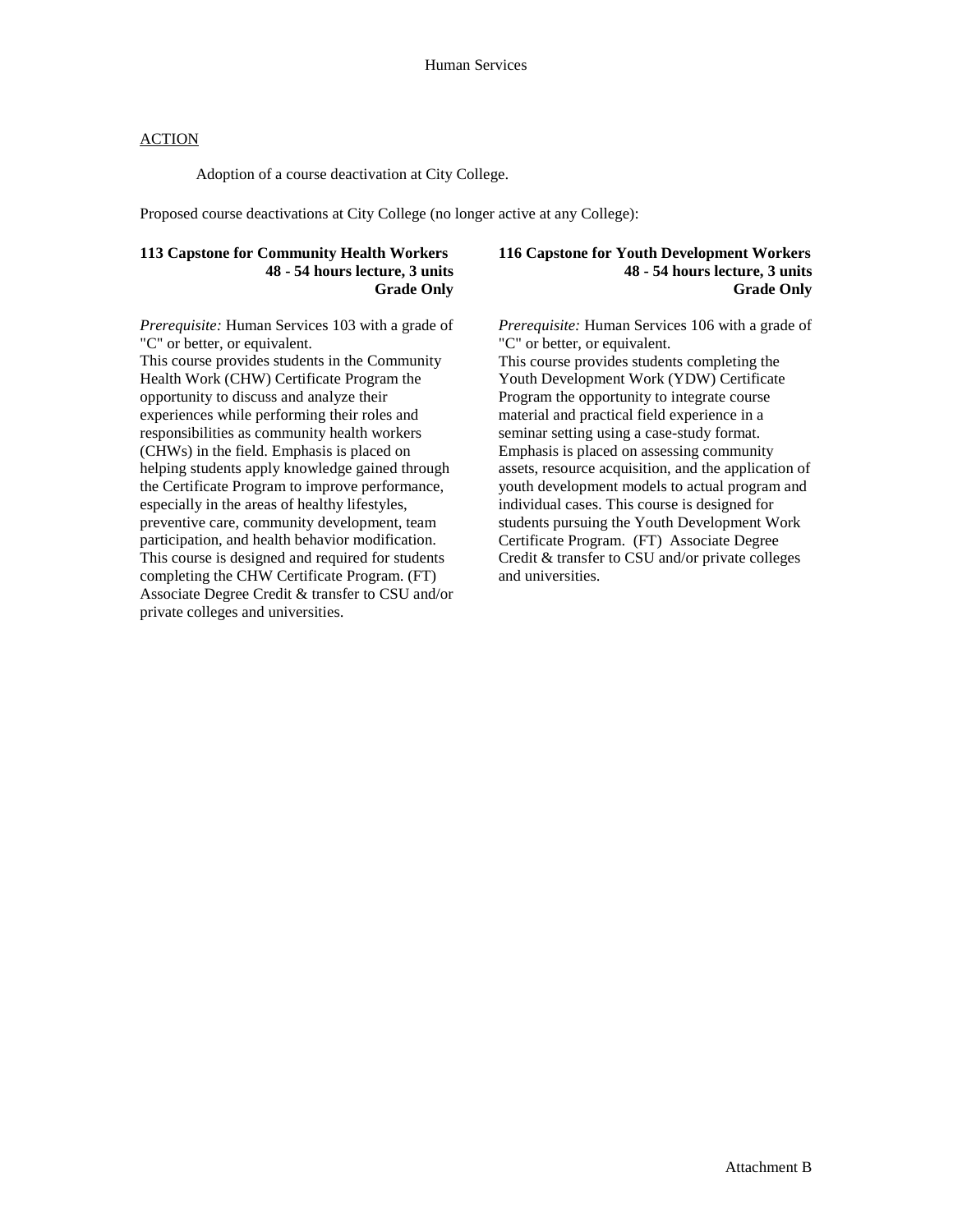Adoption of a course deactivation at City College.

Proposed course deactivation at City College (no longer active at any College):

#### **203 Telecommunications**

#### **32 - 36 hours lecture, 48 - 54 hours lab, 3 units Grade Only**

*Prerequisite:* Mecomtronics 201A, Mecomtronics 202A and Mathematics 183, each with a grade of "C" or better, or equivalent. This course focuses on telecommunications and networking for students in the Engineering Technology Mecomtronics program. The course provides students with a background in the theory of telecommunications and hands-on experience installing and administrating a network. Students learn technical characteristics of telecommunications such as protocols, transmission characteristics, data representation, carrier techniques, and multiplexing. Students evaluate and select network components; install network hardware, software and cabling; troubleshoot network malfunctions; and perform network administration tasks. (FT) Associate Degree Credit & transfer to CSU and/or private colleges and universities.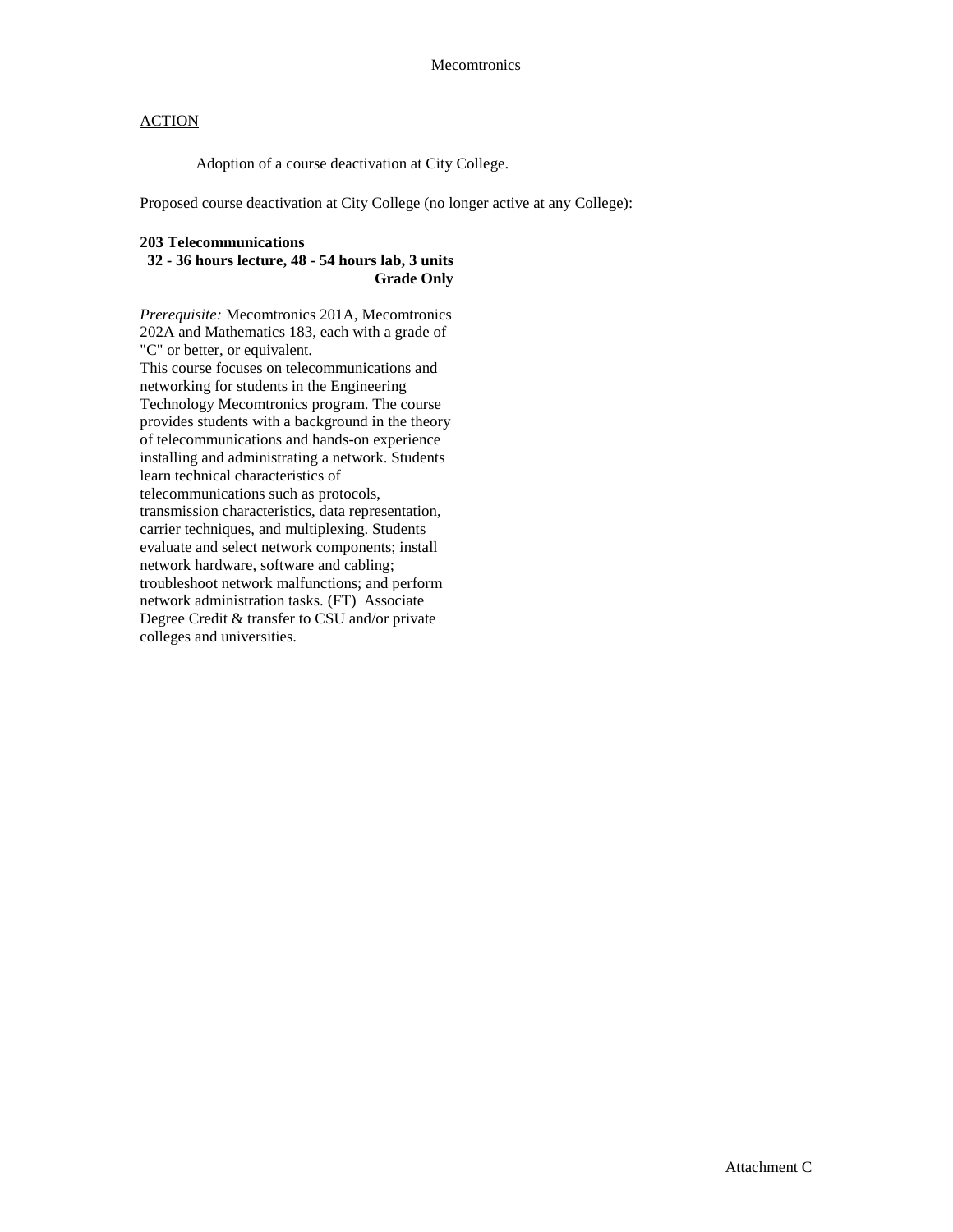Adoption of a program revision at Miramar College.

Proposed program revisions at Miramar College:

# **Certificate of Achievement Automotive Brakes and Suspension Chassis**

| <b>Courses Required for the Major:</b>                 | Units |
|--------------------------------------------------------|-------|
| AUTO 051 Quick Service Lube, Pre-Delivery              |       |
| Inspection Technician or                               |       |
| <b>AUTO 051A Quick Service Lube, Pre-Delivery</b>      |       |
| Inspection Technician Module I and                     |       |
| AUTO 051B Quick Service Lube, Pre-Delivery             |       |
| <b>Inspection Technician Module II and</b>             |       |
| <b>AUTO 051C Quick Service Lube, Pre-Delivery</b>      |       |
| Inspection Technician Module III or                    |       |
| AUTO 053 Introduction to Automotive                    |       |
| Technology or                                          |       |
| <b>AUTO 053A Introduction to Automotive Technology</b> |       |
| Module I and                                           |       |
| <b>AUTO 053B Introduction to Automotive Technology</b> |       |
| Module II and                                          |       |
| <b>AUTO 053C Introduction to Automotive Technology</b> |       |
|                                                        |       |
| AUTO 061 Basic Electricity and Electrical Systems      |       |
|                                                        |       |
|                                                        |       |
| <b>AUTO 069 Climate Control Systems or</b>             |       |
| <b>AUTO 072 Manual Transmissions Drive Lines4</b>      |       |
| AUTO 076 Automotive Brake Systems4                     |       |
| AUTO 078 Suspension, Steering and Handling4            |       |
| Total Units $=21.5$ 19                                 |       |

### **Certificate of Achievement Automotive Engine Performance**

| <b>Courses Required for the Major: Units</b><br>Units |
|-------------------------------------------------------|
| <b>AUTO 051 Quick Service Lube, Pre-Delivery</b>      |
| <b>Inspection Technician or</b>                       |
| AUTO 051A Quick Service Lube, Pre-Delivery            |
| <b>Inspection Technician Module I and</b>             |
| <b>AUTO 051B Quick Service Lube, Pre-Delivery</b>     |
| <b>Inspection Technician Module II and</b>            |
| <b>AUTO 051C</b> Quick Service Lube, Pre-Delivery     |
| <b>Inspection Technician Module III or</b>            |
| <b>AUTO 053 Introduction to Automotive</b>            |
| Technology or                                         |
| <b>AUTO 053A Introduction to Automotive</b>           |
| <b>Technology Module I and</b>                        |
| <b>AUTO 053B Introduction to Automotive</b>           |
| Technology Module II and                              |
| AUTO 053C Introduction to Automotive                  |
|                                                       |
| AUTO 056 Engine and Related Systems 4                 |
| AUTO 061 Basic Electricity and Electrical             |
|                                                       |
|                                                       |
|                                                       |
| AUTO 067 Advanced Engine Performance  4               |
| AUTO 069 Climate Control Systems 4                    |
| AUTO 078 Suspension, Steering and Handling 4          |
| Total Units $=23$                                     |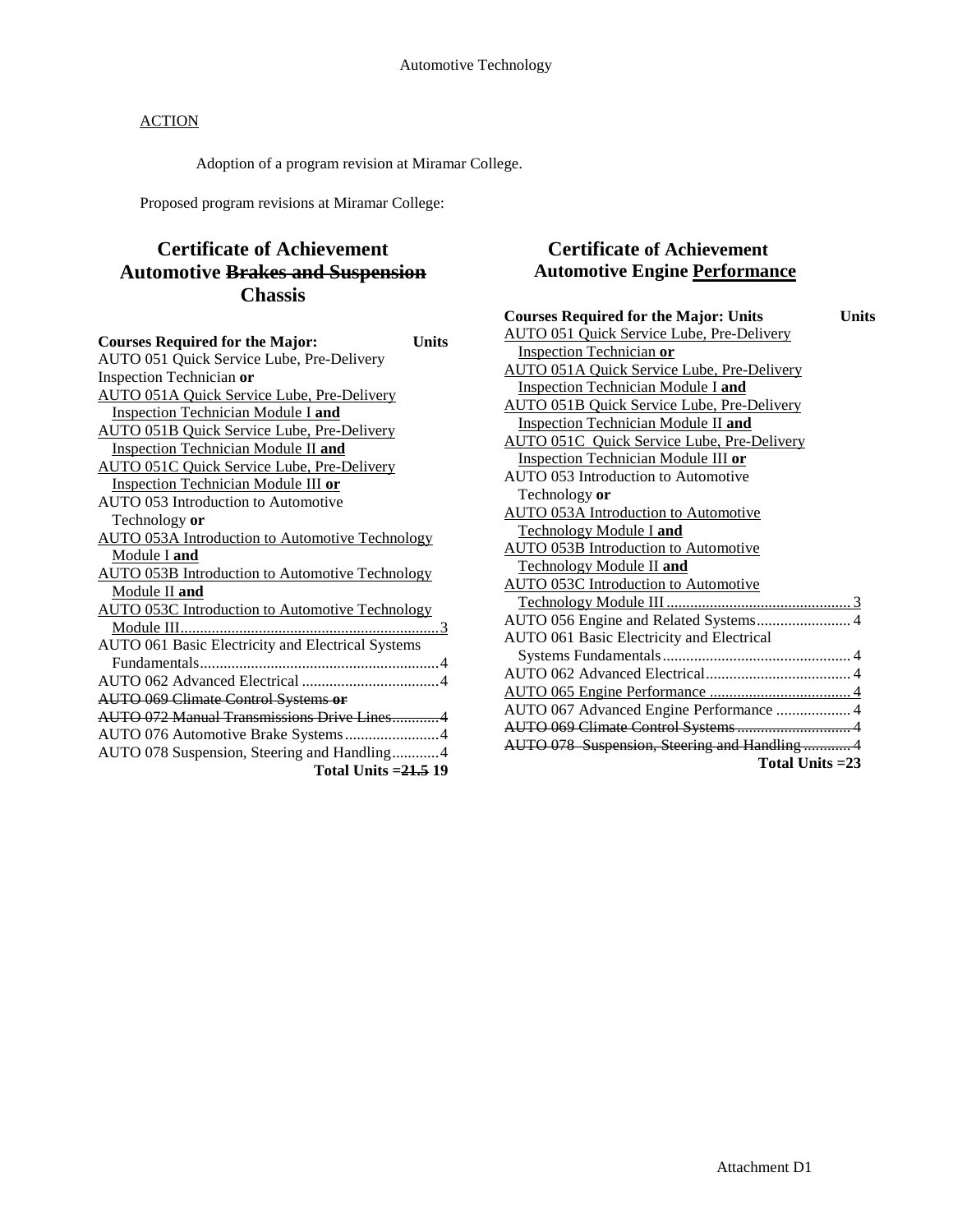# **Associate in Science Automotive Technology**

| <b>Courses Required for the Major:</b>                 | <b>Units</b> |
|--------------------------------------------------------|--------------|
| <b>AUTO 051 Quick Service Lube, Pre-Delivery</b>       |              |
| Inspection Technician or                               |              |
| <b>AUTO 051A Quick Service Lube, Pre-Delivery</b>      |              |
| <b>Inspection Technician Module I and</b>              |              |
| <b>AUTO 051B Quick Service Lube, Pre-Delivery</b>      |              |
| <b>Inspection Technician Module II and</b>             |              |
| <b>AUTO 051C Quick Service Lube, Pre-Delivery</b>      |              |
| Inspection Technician Module III or                    |              |
| AUTO 053 Introduction to Automotive Technology or      |              |
| <b>AUTO 053A Introduction to Automotive Technology</b> |              |
| Module I and                                           |              |
| <b>AUTO 053B Introduction to Automotive Technology</b> |              |
| Module II and                                          |              |
| <b>AUTO 053C Introduction to Automotive Technology</b> |              |
|                                                        |              |
| AUTO 056 Engine and Related Systems 4                  |              |
| AUTO 061 Basic Electricity and Electrical Systems      |              |
|                                                        |              |
|                                                        |              |
| <b>AUTO 064 Advanced Fuel and Emissions Systems2</b>   |              |
|                                                        |              |
| AUTO 067 Advanced Engine Performance4                  |              |
|                                                        |              |
|                                                        |              |
| AUTO 074 Automatic Transmissions/Axles4                |              |
| AUTO 076 Automotive Brake Systems4                     |              |
| AUTO 078 Suspension, Steering and Handling4            |              |
| <b>AUTO 085 Advanced Emission Specialist Exam</b>      |              |
|                                                        |              |
| AUTO 095 Automotive Technology Internship $1 - 2$      |              |
| Total Units = $45-4650-51$                             |              |
|                                                        |              |

## **Certificate of Achievement Automotive Electrical**

| <b>Courses Required for the Major:</b><br><b>Units</b> |
|--------------------------------------------------------|
| <b>AUTO 051 Quick Service Lube, Pre-Delivery</b>       |
| <b>Inspection Technician or</b>                        |
| <b>AUTO 051A Quick Service Lube, Pre-Delivery</b>      |
| <b>Inspection Technician Module I and</b>              |
| <b>AUTO 051B Quick Service Lube, Pre-Delivery</b>      |
| <b>Inspection Technician Module II and</b>             |
| <b>AUTO 051C Quick Service Lube, Pre-Delivery</b>      |
| <b>Inspection Technician Module III or</b>             |
| AUTO 053 Introduction to Automotive                    |
| Technology or                                          |
| AUTO 053A Introduction to Automotive                   |
| <b>Technology Module I and</b>                         |
| <b>AUTO 053B Introduction to Automotive</b>            |
| <b>Technology Module II and</b>                        |
| <b>AUTO 053C Introduction to Automotive</b>            |
|                                                        |
| AUTO 056 Engine and Related Systems 4                  |
| AUTO 061 Basic Electricity and Electrical              |
|                                                        |
| AUTO 062 Advanced Electrical 4                         |
|                                                        |
| AUTO 067 Advanced Engine Performance4                  |
| AUTO 069 Climate Control Systems4                      |
| <b>AUTO 081 Introduction to Alternative Fuels and</b>  |
| Electric Hybrid Vehicles or                            |
| AUTO 095 Automotive Technology Internship1 2           |
| <b>Total Units=24-25 19</b>                            |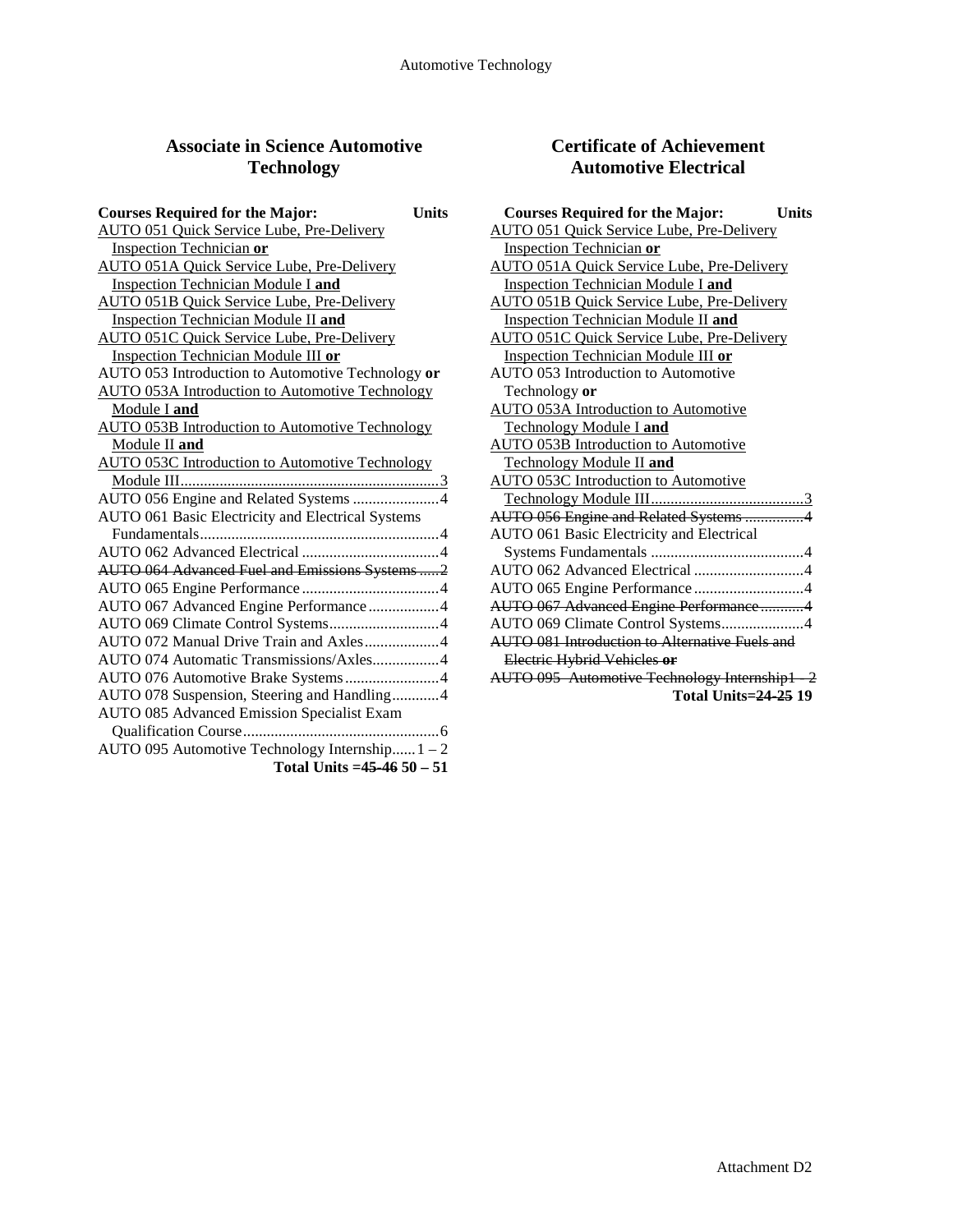### **Certificate of Achievement Automotive Transmissions**

| <b>Courses Required for the Major: Units</b>           |
|--------------------------------------------------------|
| <b>AUTO 051 Quick Service Lube, Pre-Delivery</b>       |
| <b>Inspection Technician or</b>                        |
| <b>AUTO 051A Quick Service Lube, Pre-Delivery</b>      |
| <b>Inspection Technician Module I and</b>              |
| <b>AUTO 051B</b> Quick Service Lube, Pre-Delivery      |
| <b>Inspection Technician Module II and</b>             |
| <b>AUTO 051C</b> Quick Service Lube, Pre-Delivery      |
| Inspection Technician Module III or                    |
| AUTO 053 Introduction to Automotive Technology or      |
| <b>AUTO 053A</b> Introduction to Automotive Technology |
| Module I and                                           |
| <b>AUTO 053B</b> Introduction to Automotive Technology |
| Module II and                                          |
| <b>AUTO 053C</b> Introduction to Automotive Technology |
|                                                        |
| AUTO 056 Engine and Related Systems 4                  |
| AUTO 061 Basic Electricity and Electrical Systems      |
|                                                        |
|                                                        |
|                                                        |
|                                                        |
| AUTO 072 Manual Transmissions Drive Lines4             |
| AUTO 074 Automatic Transmissions/Axles4                |
| AUTO 078 Suspension, Steering and Handling4            |
| Total Units = 23                                       |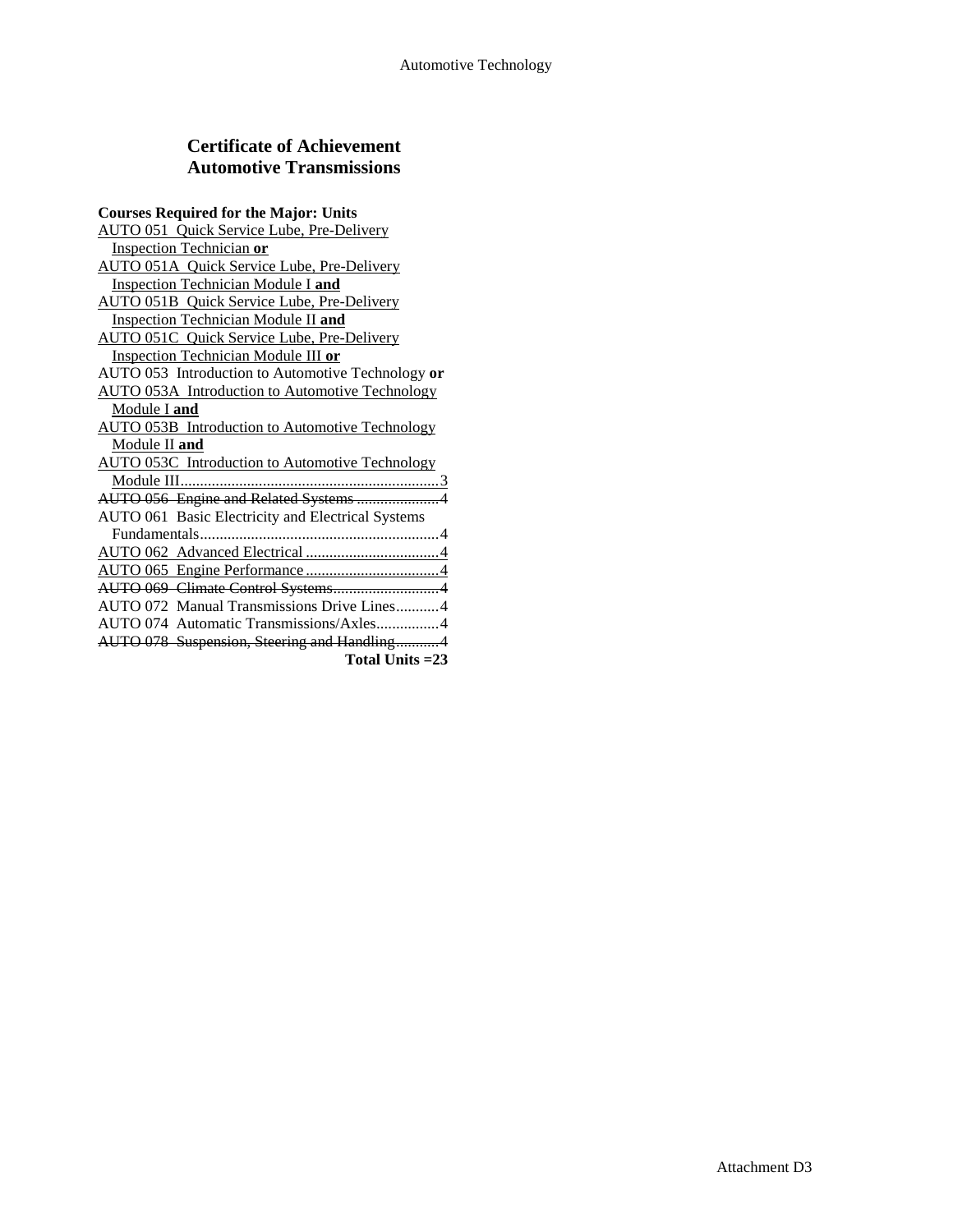Adoption of a program revision at Mesa College.

Proposed program revisions at Mesa College:

# **Associate in Science Degree Administrative Assistant**

| <b>Courses Required for the Major:</b><br><b>Units</b> |  |
|--------------------------------------------------------|--|
| CBTE 095 Keyboarding/Typing Speed Development1         |  |
| CBTE 101 Keyboarding for Computers 1                   |  |
| <b>CBTE 102 Keyboarding</b>                            |  |
| CBTE 103 Beginning Computer Keyboarding 3              |  |
| CBTE 114 Introduction to Microsoft Windows1            |  |
|                                                        |  |
| CBTE 122 Intermediate Microsoft Word3                  |  |
|                                                        |  |
|                                                        |  |
|                                                        |  |
|                                                        |  |
|                                                        |  |
| CBTE 164 Introduction to Microsoft Outlook 1           |  |
| <b>CBTE 165 Webpage Creation with Dreamweaver or</b>   |  |
| WEBD 165 Beginning Web Design: Dreamweaver  3          |  |
|                                                        |  |
|                                                        |  |
|                                                        |  |
|                                                        |  |
| ACCT 150 Computer Accounting Applications 3            |  |
|                                                        |  |
| BUSE 119 Business Communications 3                     |  |
| Total Units = 24.5-26.5 33                             |  |

# **Certificate of Achievement Administrative Assistant**

| <b>Courses Required for the Major:</b><br>Units    |
|----------------------------------------------------|
| CBTE 095 Keyboarding/Typing Speed                  |
|                                                    |
| CBTE 101 Keyboarding for Computers1                |
| CBTE 102 Keyboarding or                            |
| CBTE 103 Beginning Computer Keyboarding 3          |
| CBTE 114 Introduction to Microsoft Windows1        |
| CBTE 120 Beginning Microsoft Word2                 |
| CBTE 122 Intermediate Microsoft Word3              |
| CBTE 140A Introduction to Microsoft Excel 1        |
| CBTE 151 Introduction to Microsoft Access1         |
|                                                    |
| CBTE 205 Records Management3                       |
| CBTE 210 Computers in Business3                    |
| CBTE 211 Office Administration 3                   |
| <b>ACCT 150 Computer Accounting Applications 3</b> |
| BUSE 101 Business Mathematics3                     |
| BUSE 119 Business Communications 3                 |
| Total Units = $22-24-22$                           |